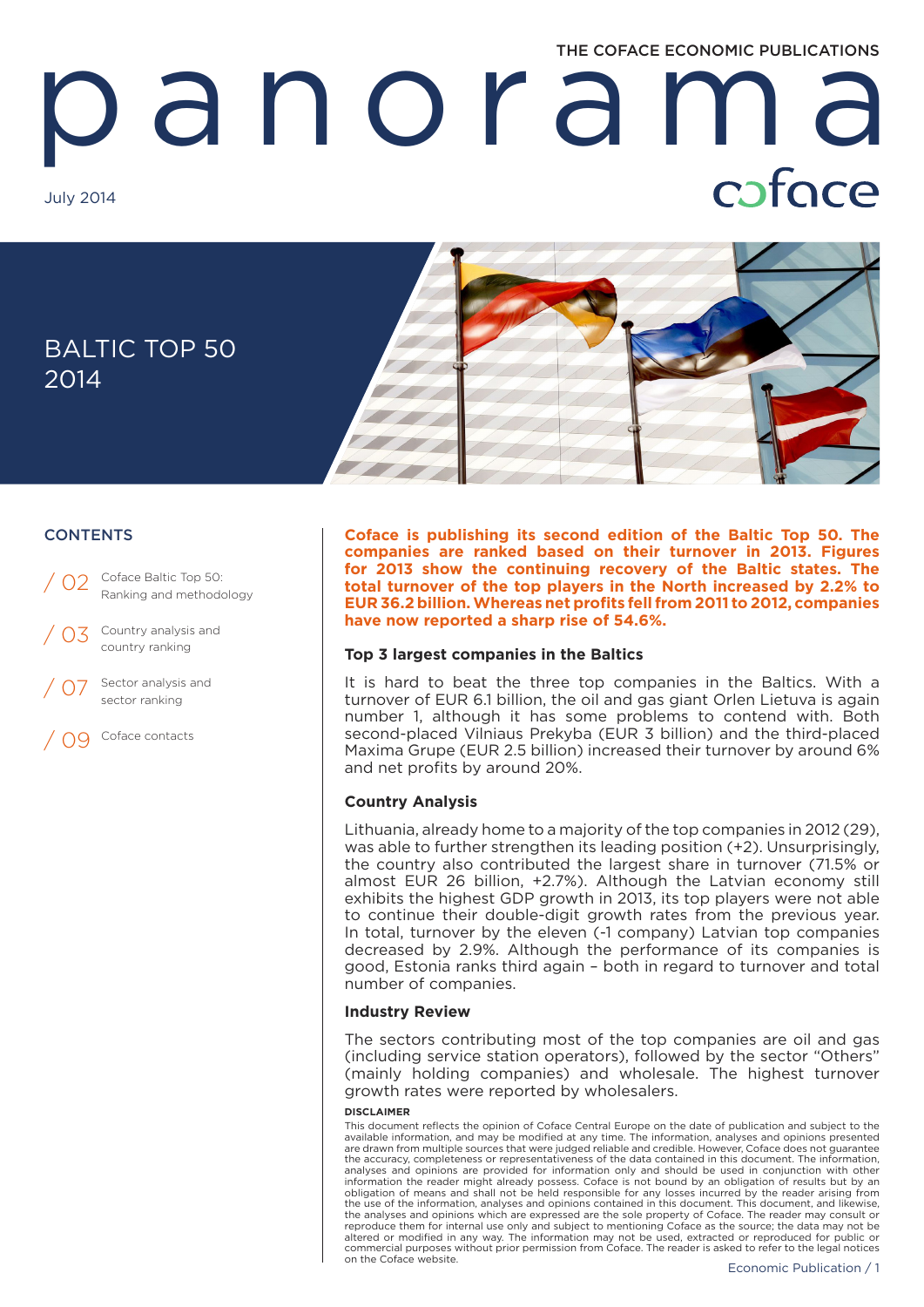# COFACE BALTIC TOP 50 COMPANIES

**The Coface Baltic Top 50 panorama is a joint project between the Coface branch offices in Central Europe. This ranking covers the largest companies in the region – based on their turnover for the calendar year of 2013. The study includes the following countries: Estonia, Latvia and Lithuania.**

The largest companies in each of the above countries (turnover  $\ge$  EUR 120 million) were identified, whereby financial service providers such as banks, insurance companies, leasing firms and brokers were excluded. In addition to revenues, the ranking of the Coface Baltic Top 50 companies includes other key corporate indicators, e.g. net profits and the number of employees.

Turnover and profit were converted into EUR based on the exchange rate at the end of 2013. The data were taken from our databases and supplemented with external information as required.

# Companies which were invited to participate in the survey but refused to take part are not included in the final ranking.

#### **TABLE 1:**

**Methodology**

## **Coface Baltic Top 50 companies** \* Consolidated figures

|                    |                         |                |           | Coldce Daitic Top 30 companies             |                                         |                                     |                                  |                       |                                       |                                       |                         |                    | Consolidated liqures |                         |
|--------------------|-------------------------|----------------|-----------|--------------------------------------------|-----------------------------------------|-------------------------------------|----------------------------------|-----------------------|---------------------------------------|---------------------------------------|-------------------------|--------------------|----------------------|-------------------------|
| Position 2013      | hange in<br>psition     | Position 2012  | Country   | Company<br>Vame                            | ain Sector                              | Turnover in<br>EUR millions<br>2012 | rover in<br>: millions<br>ទីមីនី | Change in<br>Turnover | Net Profit in<br>EUR millions<br>2012 | Net Profit in<br>EUR millions<br>2013 | Change in<br>Net Profit | Employment<br>2012 | Employment<br>2013   | Change in<br>Employment |
|                    |                         |                |           | 1 LT ORLEN LIETUVA AB*                     | Oil & Gas                               | 6,265                               | 6,067                            | $-3.2%$               | 63                                    | -71                                   | $-213.5%$               | 2,284              | 2,158                | $-5.5%$                 |
| $\overline{2}$     |                         | $\overline{2}$ | $\perp$ T | VILNIAUS PREKYBA UAB*                      | Others                                  | 2,793                               | 2,972                            | 6.4%                  | 66                                    | 80                                    | 21.5%                   | 32,593             | 33,448               | 2.6%                    |
| 3                  |                         | 3              | LT        | MAXIMA GRUPE UAB*                          | Others                                  | 2,383                               | 2,526                            | 6.0%                  | 51                                    | 60                                    | 17.5%                   | 29,500             | 30,200               | 2.4%                    |
| $\overline{4}$     |                         | 4              | $\perp$ T | MAXIMA LT UAB                              | Retail                                  | 1,377                               | 1.459                            | 6.0%                  | $\overline{45}$                       | 50                                    | 9.8%                    | 16,322             | 16,845               | 3.2%                    |
| $\overline{5}$     | $\sim$                  | 5              | EE        | <b>ERICSSON EESTI AS</b>                   | Telecommunications                      | 1.331                               | 1,353                            | 1.7%                  | 27                                    | 20                                    | $-24.1%$                | 1.426              | 1.480                | 3.8%                    |
| 6                  |                         | 6              |           | LV URALCHEM TRADING SIA                    | Wholesale                               | 1,218                               | 1,123                            | $-7.8%$               | 35                                    | $\overline{24}$                       | $-30.6%$                | 25                 | 28                   | 12.0%                   |
| $\overline{7}$     | ۵                       | 8              | LV        | <b>LATVENERGO AS</b>                       | Energy supply                           | 935                                 | 944                              | 1.0%                  | 45                                    | 26                                    | $-41.9%$                | 1,340              | 1,426                | 6.4%                    |
| $\overline{\bf 8}$ | $\overline{\mathbf{o}}$ | 9              | LT.       | LIETUVOS ENERGIJA UAB*                     | Energy supply                           | 811                                 | 842                              | 3.9%                  | $-227$                                | 41                                    | 118.0%                  | 4,621              | 4,378                | $-5.3%$                 |
| $\overline{9}$     | o                       |                | IT.       | KONCERNAS ACHEMOS GRUPE UAB*               | Others                                  | 1,029                               | 755                              | $-26.6%$              | 33                                    | 19                                    | $-40.9%$                | 4,900              | 5,000                | 2.0%                    |
| 10                 | $\overline{\mathbf{o}}$ | 11             | LT.       | LUKOIL BALTIJA UAB                         | Oil & Gas -<br>Service station operator | 722                                 | 728                              | 0.9%                  | 5                                     | 3                                     | $-27.6%$                | 1,150              | 1,100                | $-4.3%$                 |
| 11                 | ۵                       |                |           | 14 LT LESTO AB*                            | Energy supply                           | 661                                 | 704                              | 6.5%                  | $-13$                                 | 14                                    | 204.5%                  | 2,555              | 2,420                | $-5.3%$                 |
| 12                 | $\boldsymbol{\omega}$   | 16             | LV        | MAXIMA LATVIJA SIA                         | Retail                                  | 641                                 | 691                              | 7.9%                  | 20                                    | 18                                    | $-12.2%$                | 7,437              | 8,335                | 12.1%                   |
| 13                 | $\overline{\mathbf{o}}$ | 17             | LT.       | SANITEX UAB*                               | Wholesale                               | 547                                 | 644                              | 17.7%                 | $\mathcal{G}$                         | $\overline{12}$                       | 23.3%                   | 2,161              | 2,315                | 7.1%                    |
| 14                 | ø                       | 10             |           | LV ELKO GRUPA AS                           | Wholesale                               | 726                                 | 641                              | $-11.7%$              | $11\,$                                | $\overline{4}$                        | $-62.9%$                | 192                | 189                  | $-1.6%$                 |
| 15                 |                         |                |           | LV RIMI LATVIA SIA                         | Retail                                  | 631                                 | 609                              | $-3.5%$               | 13                                    | n.a.                                  | n.a.                    | 5,024              | 5,085                | 1.2%                    |
| 16                 | ۵                       | 30 LT          |           | LINAS AGRO GROUP AB*                       | Wholesale                               | 388                                 | 592                              | 52.7%                 | 27                                    | 26                                    | $-4.0%$                 | 595                | 1,039                | 74.6%                   |
| 17                 | Ø                       | 15 LT          |           | PALINK UAB'                                | Retail                                  | 561                                 | 578                              | 3.1%                  | $-3$                                  |                                       | $-42 - 1,266.4%$        | 8,860              | 7,357                | $-17.0%$                |
| 18                 |                         |                |           | LV LATVIJAS GĀZE AS                        | Oil & Gas                               | 608                                 | 574                              | $-5.6%$               | 33                                    | 32                                    | $-1.4%$                 | 1,321              | 1,267                | $-4.1%$                 |
| 19                 | ۵                       | 21LT           |           | INDORAMA POLYMERS EUROPE UAB*              | Wholesale                               | 462                                 | 565                              | 22.3%                 | $\overline{7}$                        |                                       | $-9 - 225.4%$           | n.a.               | n.a                  | n.a.                    |
| 20                 |                         |                |           | STATOIL FUEL & RETAIL LIETUVA UAB          | Oil & Gas -<br>Service station operator | 315                                 | 548                              | 73.9%                 |                                       | 7                                     | 867.8%                  | 586                | 565                  | $-3.6%$                 |
| 21                 | ۵                       | 22 LT          |           | KONCERNAS MG BALTIC UAB*                   | Others                                  | 452                                 | 513                              | 13.5%                 | 14                                    | 18                                    | 28.0%                   | 2,983              | 3,336                | 11.8%                   |
| $\overline{22}$    | $\overline{\mathbf{o}}$ | 13             | $+T$      | ACHEMA AB                                  | Production general                      | 673                                 | 511                              | $-24.1%$              | 19                                    | $\overline{2}$                        | $-91.7%$                | 1,432              | 1,432                | 0.0%                    |
| 23                 | $\bf o$                 |                |           | 35 EE EESTI ENERGIA NARVA ELEKTRIJAAMAD AS | Energy supply                           | 358                                 | 486                              | 35.9%                 | $-23$                                 | 70                                    | 406.7%                  | 832                | 705                  | $-15.3%$                |
| $\overline{24}$    | o                       | 20 IT          |           | LIETUVOS GELEZINKELIAI AB*                 | Transport                               | 503                                 | 474                              | $-5.8%$               | 37                                    | 30                                    | $-19.2%$                | 12,446             | 12,754               | 2.5%                    |
| 25                 | o                       | 19             | EE        | ORLEN EESTI OU                             | Oil & Gas                               | 535                                 | 461                              | $-13.9%$              | $\overline{2}$                        | $\overline{c}$                        | 7.7%                    | 25                 | 9                    | $-64.0%$                |
| 26                 | o                       | 18             | $\top$    | LIETUVOS DUJOS AB*                         | Oil & Gas                               | 494                                 | 445                              | $-9.9%$               | 22                                    | 18                                    | $-16.7%$                | 1,690              | 1,364                | $-19.3%$                |
| 27                 | o                       | 26 EE          |           | <b>EESTI ENERGIA AS</b>                    | Energy supply                           | 412                                 | 428                              | 3.8%                  | 82                                    | 18                                    | $-78.5%$                | n.a.               | n.a                  | n.a.                    |
| 28                 | o                       |                |           | 27 LT KAUNO GRUDAI AB'                     | Food industry                           | 401                                 | 405                              | 0.9%                  | 8                                     | 8                                     | $-3.6%$                 | n.a.               | n.a.                 | n.a.                    |
| 29                 |                         | 29 IT          |           | NORFOS MAZMENA UAB                         | Retail                                  | 391                                 | 400                              | 2.5%                  | $\mathfrak{Z}$                        | $\overline{4}$                        | 31.9%                   | 3,309              | 3,137                | $-5.2%$                 |
| 30                 |                         |                | LT        | ME INVESTICIJA UAB                         | Others                                  | 307                                 | 392                              | 27.6%                 | 16                                    | 45                                    | 191.3%                  | 4.500              | 5.700                | 26.7%                   |
| 31                 | ۵                       |                |           | 38 EE MAXIMA EESTI OÜ                      | Retail                                  | 336                                 | 381                              | 13.2%                 | $\overline{4}$                        | $\overline{4}$                        | 10.7%                   | 3,575              | 3.534                | $-1.1%$                 |
| $\overline{32}$    |                         | 32             |           | LT NEO GROUP UAB                           | Production general                      | 367                                 | 379                              | 3.1%                  | $\mathfrak{D}$                        | $-1$                                  | $-137.0%$               | 187                | 187                  | 0.0%                    |
| 33                 | ۵                       | 34 IT          |           | RIVONA UAB                                 | Wholesale                               | 358                                 | 373                              | 4.3%                  | $-\bigcirc$                           | 1                                     | 1,183.2%                | 1.015              | 1.020                | 0.5%                    |
| 34                 | ۵                       | 45             |           | <b>GIRTEKA LOGISTICS UAB</b>               | Transport                               | 295                                 | 370                              | 25.6%                 | 5                                     | 17                                    | 236.8%                  | 193                | 292                  | 51.3%                   |
| 35                 | $\overline{\mathbf{o}}$ | 36 LT          |           | SENUKU PREKYBOS CENTRAS UAB*               | Wholesale                               | 351                                 | 368                              | 4.9%                  | 10                                    | 11                                    | 11.4%                   | 5.125              | 5.475                | 6.8%                    |
| 36                 | o                       | 23 LT          |           | <b>LIFOSA AB</b>                           | Production general                      | 419                                 | 362                              | $-13.6%$              | 13                                    | $-11$                                 | $-182.3%$               | 974                | 974                  | 0.0%                    |
| 37                 | Ø                       |                |           | 28 LV LDZ CARGO SIA                        | Transport                               | 396                                 | 362                              | $-8.7%$               | 12                                    | 5                                     | $-60.5%$                | 2,808              | 2,802                | $-0.2%$                 |
| 38                 | o<br>Ø                  |                |           | 33 EE RIMI EESTI FOOD AS                   | Retail                                  | 359                                 | 361<br>347                       | 0.5%                  | 3                                     | $\overline{3}$                        | 12.7%                   | 2,102              | 2,051                | $-2.4%$                 |
| 39                 |                         | 24 IT          |           | LIETUVOS ENERGIJOS GAMYBA AB'              | Energy supply                           | 418                                 |                                  | $-16.9%$              | 11                                    | 31                                    | 181.3%                  | 1,180              | 1.104                | $-6.4%$                 |
| 40                 |                         |                | $\top$    | AGRORODEO UAB                              | Wholesale                               | 219                                 | 346                              | 58.0%                 | $\bigcirc$                            |                                       | 6 1436.7%               | 20                 | 25                   | 25.0%                   |
| 41                 | o                       |                |           | 40 EE SELVER AS                            | Retail                                  | 331<br>323                          | 343                              | 3.7%                  | 9                                     | 5<br>$\overline{7}$                   | $-48.7%$                | 2,124              | 2,066                | $-2.7%$                 |
| 42<br>43           |                         | 42 LT          |           | SBA KONCERNAS UAB*                         | Others                                  |                                     | 335                              | 3.9%                  | 8                                     |                                       | $-10.8%$                | 4,200              | 4,300                | 2.4%<br>$-12.3%$        |
|                    |                         |                |           | 43 LV NESTE LATVIJA SIA                    | Oil & Gas -<br>Service station operator | 298                                 | 327                              | 9.6%                  | 6                                     | 6                                     | 6.2%                    | 57                 | 50                   |                         |
| 44                 | $\bullet$               |                |           | 41 LV LUKOIL BALTIJA R SIA                 | Oil & Gas -<br>Service station operator | 328                                 | 326                              | $-0.8%$               | $\overline{4}$                        | $\overline{4}$                        | $-11.9%$                | 450                | 439                  | $-2.4%$                 |
|                    | 45 $\sigma$             |                |           | 31 EE NESTE EESTI AS                       | Oil & Gas -<br>Service station operator | 371                                 | 316                              | $-14.8%$              | $\overline{4}$                        | 5                                     | 17.7%                   | 39                 | 39                   | 0.0%                    |
| 46                 |                         |                | LT        | EUROAPOTHECA UAB*                          | Others                                  | 280                                 | 305                              | 8.9%                  | 15                                    | 17                                    | 12.2%                   | 2,530              | 2.628                | 3.9%                    |
| 47                 | o                       | 44 LV          |           | SADALES TĪKLS AS                           | Energy supply                           | 298                                 | 298                              | O.1%                  |                                       |                                       | 12 1,425.9%             | 2,542              | 2,505                | $-1.5%$                 |
| 48                 | o                       | 46 LT          |           | ORION GLOBAL PET UAB                       | Production general                      | 293                                 | 293                              | 0.0%                  | $\overline{7}$                        | $-4$                                  | $-153.0%$               | 126                | 121                  | $-4.0%$                 |
| 49                 | o                       |                |           | 37 LT INDORAMA HOLDINGS EUROPE UAB*        | Wholesale                               | 351                                 | 289                              | $-17.6%$              | 12                                    | 2                                     | $-85.9%$                | n.a.               | n.a                  | n.a.                    |
| 50                 | o                       |                |           | 47 LV AIR BALTIC CORPORATION AS            | Transport                               | 277                                 | 279                              | 0.6%                  | $-31$                                 | $\overline{2}$                        | 106.5%                  | 1.154              | 1.086                | $-5.9%$                 |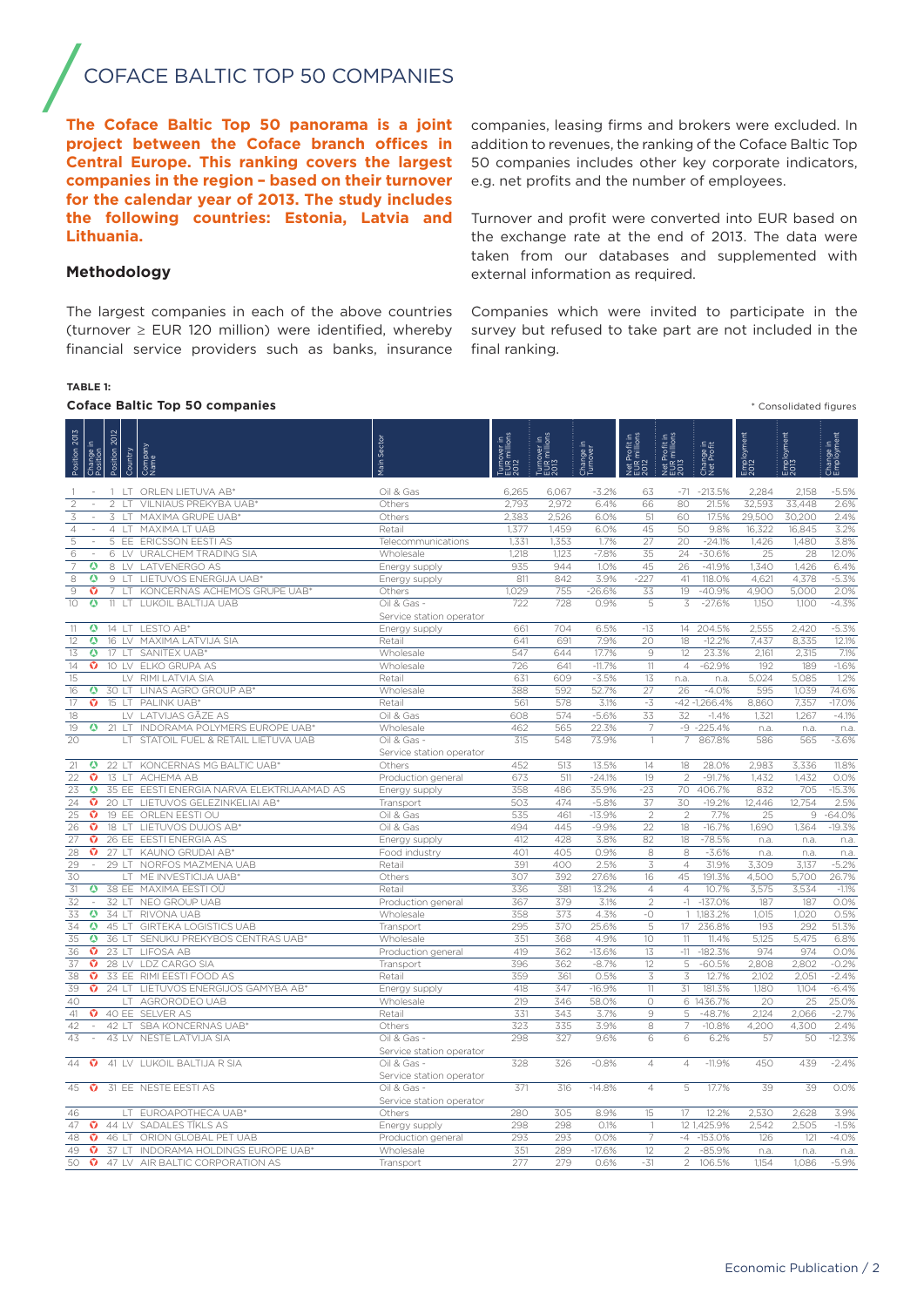# BALTIC TOP 50 - COUNTRY ANALYSIS

**The Baltic economies provided the highest growth rates within the CEE region in the last three years following a severe contraction of GDP in 2009; in the case of Latvia by almost 18%, 15% in Lithuania and 14% in Estonia. The Baltics' exposure to exports differs from that of other CEE countries as a result of their geographical location and historical links – they trade more closely with the CIS countries, namely Russia, Ukraine and Belarus.** 

#### **The Baltic economies at a glance**

Latvia and Lithuania in particular have been able to benefit from the demand from CIS economies at a time of eurozone slowdown. Although they suffered from their weak position in the value-added chain, they were able to increase exports noticeably (particularly Lithuania, which has recorded double-digit growth in exports every year since 2010).

The current perspectives of the Baltics are under pressure of the situation in Russia, both economic and political ones. The Russian market remains a significant trading partner for the Baltics. Whereas Coface is forecasting a recession of 0.5% in 2014 in Russia, the demand side is still experiencing increasing turnover in the retail trade supported by growing wages. However, confidence among Russian companies is not strong and fixed capital investments have been stuck in negative dynamics since last year. Moreover, the Baltics are also affected by the recent crisis in Ukraine. Russia's annexation of Crimea has triggered EU sanctions, and Baltic companies with a high level of exposure to Russia could suffer from that in addition to being affected by the slowdown in Russian growth.

Insolvencies represent a huge social problem, especially in small towns where a large company can often be the sole provider of employment for the majority of the community. Additionally, bankruptcies also affect other businesses which have commercial links with the insolvent company – this is the case with the largest insolvencies in the CEE region, with that of Ukio Bank in Lithuania impacting the situation of local entrepreneurs, and that of the Latvian iron and steel manufacturer Liepajas Metalurgs affecting foreign partners as well.

Similarly to the whole economy, growth rates of the Top 50 companies slowed down compared to 2012. The total revenue of the 50 biggest companies in the region rose by 1.7% year-on-year from EUR 35.6 billion to approximately EUR 36 billion in 2013. Whereas net profits declined in 2012, they increased again – albeit still not reaching previous levels – by 24.7% to EUR 650 million. Top companies employed about 5.2% of the total workforce in the Baltics. Whereas unemployment dropped in Estonia and Lithuania, it increased again in Latvia. Top companies in the Baltics did not follow this trend: Whereas those in Estonian reduced their staff levels (-2.4%), employment rose in Latvia (+3.9%) and more moderately in Lithuania (+1.8%).

Lithuanian companies are again the largest and most numerous in the Top 50 ranking: 31 of them generated a turnover of EUR 25.9 billion. Their net profit was EUR 390.1 million (+47.1%). Latvia comes second in the country ranking, although the turnover of the eleven Latvian companies in the Top 50 fell by 2.9% to EUR 6.2 billion. Net profits reached EUR 132.6 million. As in the previous year, Estonia accounted for the smallest number of large companies: eight. Their profits increased by 17.9%, whereas turnover rose only slightly (EUR 4.1 billion, +2.4%).

#### **Top 10 companies**

There were hardly any changes within the Top 10 compared to 2012. It is again dominated by Lithuanian companies (seven). Only one is from Estonia and two are from Latvia. Over 50% of the total turnover of all 50 companies was generated by those ten companies, which underlines their importance in the Baltics. They employ 2.7% of the total workforce of the whole region.

The positions 1 – 6 remain firmly in the hands of last

**Coface Baltic Top 50** – **Number of companies per country in 2013**

**GRAPH 1:**





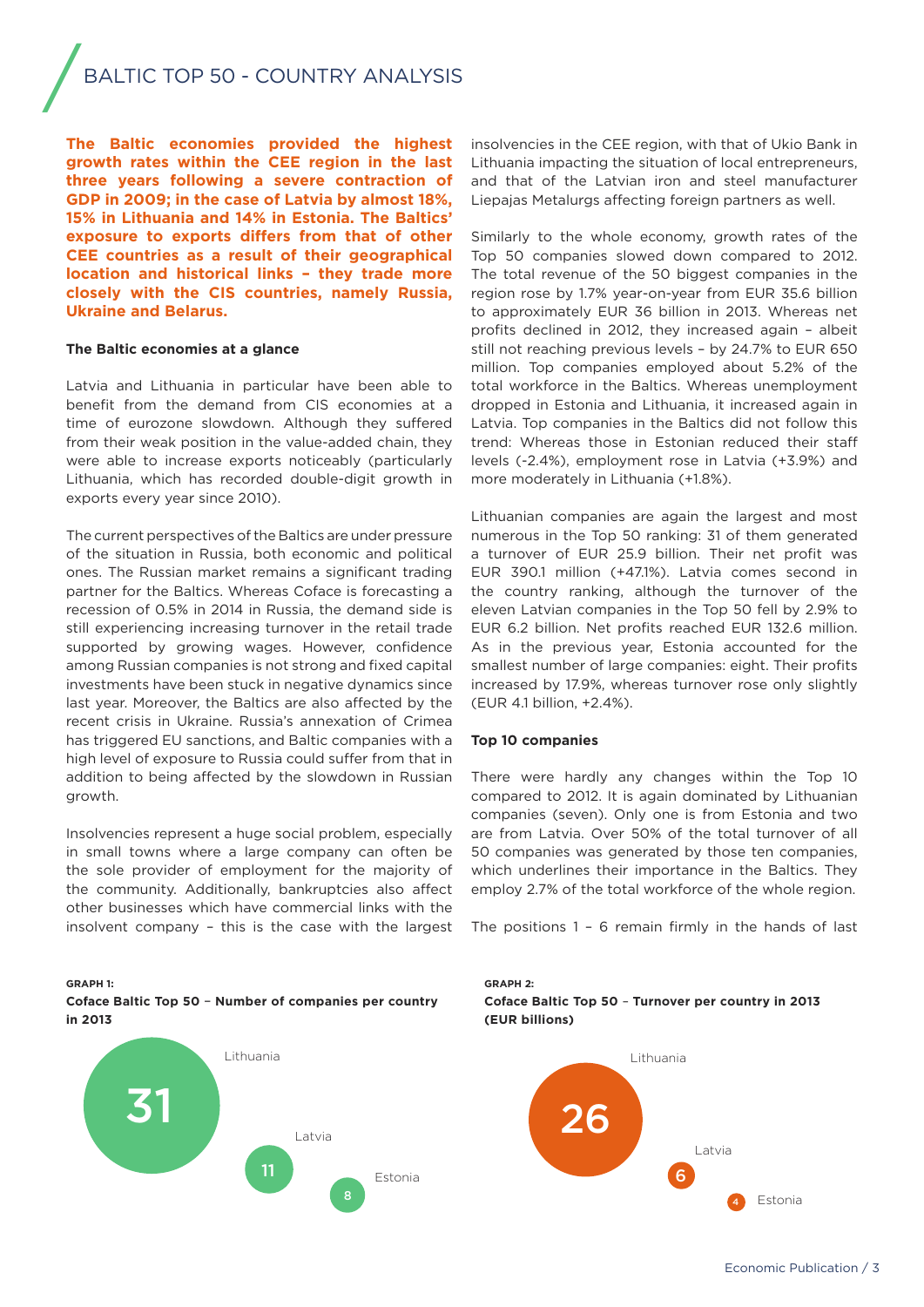**TABLE 2: Coface Baltic Top 50** – **Country comparison 2013**

|           | ္ဖ<br>ē<br>millio<br><b>S</b><br>Top<br>Turn<br><b>(EUR</b> | ္ဖ<br>llion<br>c<br><b>S</b><br>Έ<br>$\Omega$<br>Top<br>$\frac{\overline{0}}{2}$<br>$\alpha$<br><b>GD</b> | Employme<br><b>S</b><br>Top | Risk<br>nent<br>><br>SS<br><b>SSex</b><br>Ŝ<br>ō<br>⋖<br>$\mathbf 0$ | Population<br>(millions) | <b>)P/capita</b><br>(EUR)<br>GDP | growth<br>(%)<br><b>GDP</b> | Inflation<br>(%) | rate<br>Unemploy<br>ment ra<br>(%) | force<br>(millions)<br>Jino<br><b>abo</b> |
|-----------|-------------------------------------------------------------|-----------------------------------------------------------------------------------------------------------|-----------------------------|----------------------------------------------------------------------|--------------------------|----------------------------------|-----------------------------|------------------|------------------------------------|-------------------------------------------|
| Lithuania | 25,889.5                                                    | 390.7                                                                                                     | 150,674                     | A4                                                                   | 3.0                      | 11,697                           | 3.3                         | 1.2%             | 11.4%                              | 1.8                                       |
| Latvia    | 6,174.1                                                     | 132.6                                                                                                     | 23,212                      | B                                                                    | 2.0                      | 11,575                           | 4.6                         | O.O              | 14.2                               | 1,0                                       |
| Estonia   | 4,128.3                                                     | 127.0                                                                                                     | 9,884                       | A3                                                                   | 1.3                      | 14,010                           | 1.1                         | 3.2              | 8.6                                | 0.7                                       |

Sources: National Statistical Offices of the respective country, Coface.

year's top companies. With a turnover of EUR 6.1 billion, Lithuanian oil and gas giant Orlen is hard to beat – although sales dropped by 3.2%. Vilniaus Prekyba had a fairly successful year in 2013 and increased its profits by 6.4% to almost EUR 3 billion, which is just over a half of the profits of Orlen. Maxima Grupe is third again, followed by its subsidiary Maxima Lithuania in fourth. Both companies are based in Lithuania and increased their profits by around 6%.

Estonian Ericsson Eesti (5th) and Latvian Uralchem Trading (6<sup>th</sup>) are the best non-Lithuanian companies in the ranking. Both maintained their positions from 2012. The energy suppliers Latvenergo  $(7<sup>th</sup>)$  and Lietuvos Energija (8th) improved their positions only due to a huge fall in the turnover of Lithuanian Koncernas Achemos Grupe (rank 9, -26.6%). The last company is the only newcomer within the Top 10: Lukoil Baltija, a Lithuanian oil and gas company and service station operator, moved up one place.

#### **The biggest jumpers and top performers**

The highest new entry this year comes from Lithuania. ME Investicija and Girteka Logistics both belong to the rapidly growing transportation group Girteka. Whereas ME Investicija is new in this listing (rank 30) thanks to its growth in turnover of 27.6% in 2013, Girteka jumped eleven positions to 34 (+25.6%). Estonian energy supplier Eesti Energia Narva Elektrijaamad not only shot up from rank 35 to 23, but also reported one of the highest net profit figures.

Statoil Fuel & Retail, a service station operator from Lithuania, jumped to position 20. Newcomer Agrorodeo, a wholesaler of grains, increased its turnover by 58% and rose to 40<sup>th</sup> place. Its net profit also rocketed, by 1,436.7% from EUR 389,828 to EUR 6 million. Linas Agro Group, which is also a wholesaler of agricultural products, moved up 14 places to 16<sup>th</sup> by raising its turnover by 52.7% to EUR 591.7 million.

# **1. LITHUANIA**

## **Economy**

Lithuania is the most energy-dependent country in Europe, as 84% of energy consumed is imported. However, recent steps by the Lithuanian government aimed at weakening its energy dependence on Russia have resulted in it buying back key parts of the country's energy infrastructure from Gazprom.

Domestic demand is a significant driver of the Lithuanian economy, and it has benefited from an 18% rise in the minimum wage since 2013 as well as from the downward trend in the unemployment rate, which recently fell to 11% after peaking at 18% in 2010. Private consumption will remain an important contributor towards Lithuania's GDP growth in 2014, and will offset the periodic trade disruptions with Russia affected by the economic slowdown. It grew by 4.2% in the first quarter of 2014, reflecting among other things a rise in wages, which increased by 4% in real terms. In the same period, the more optimistic expectations of companies assessing growth in future demand are confirmed by a strong rise in gross fixed capital investment, which expanded by more than 12%, the strongest rate since the first half of 2011. Exports of goods fell by 7.5% in the first quarter of 2014, reflecting to some extent Russia's role in Lithuania's trading structure, accounting for around one sixth of total exports.

In 2013, the highest share of insolvencies was recorded by wholesale and retail trade entities, accounting for nearly one third of the total. Overall, Lithuania's economy registered 1,517 insolvent companies, i.e. 8% more than the year before. The deterioration of the transportation and storage sector in line with the lower demand for such services resulted in a 48% increase in the number of insolvencies in this sector. Other reasons for the high number of insolvencies include the increase of the minimum wage in Lithuania as of 1 January 2013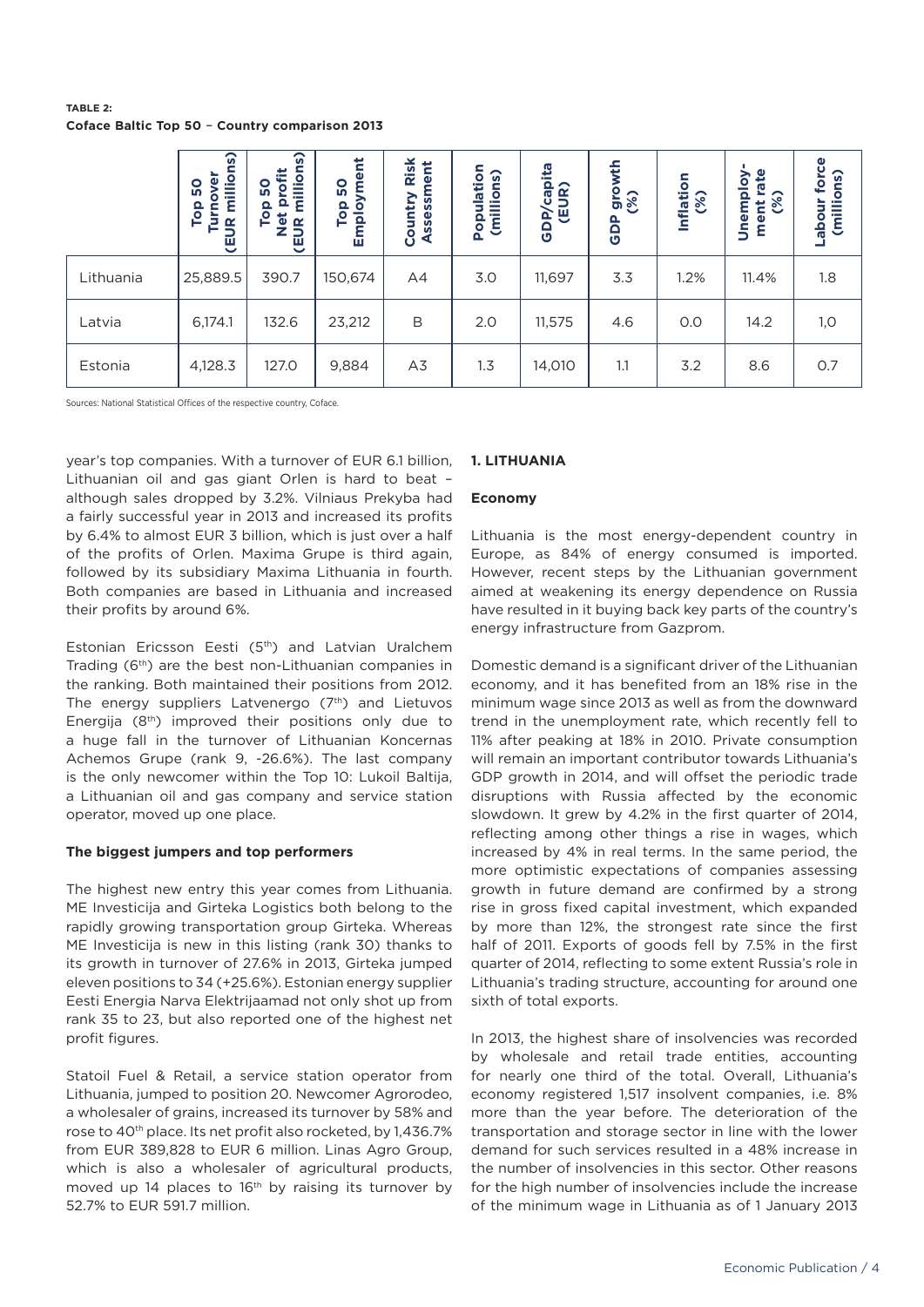to EUR 285 (an increase of 18%). On the one side, this led to improved household purchasing power but on the other side it paradoxically also hit companies with a rise in labour costs.

## **Lithuania in the ranking**

Lithuanian companies again account for the highest turnover in the Baltics. Moreover, the number of companies from the country represented in the study rose to 31, two more than in 2012. Its positive economic development is reflected in the increase in turnover of these companies by 2.7%, and is even more visible in their growth in net profit by 47.1%.

The Lithuanian companies of this ranking remain an important employer. Over 136,000 people work for them, which corresponds to 8.2% of the total workforce in Lithuania.

The most important sectors are oil and gas (including service station operators), "Others" (including holding companies) and the wholesale trade. Lithuania is home to the biggest players in these sectors. Of the 31 companies, seven operate within the sectors "Others" and the wholesale trade. The latter accounts for two of the three real newcomers in the ranking: Agrorodeo and Euroapotheca. Oil and gas remains a leading sector, mainly due to Orlen's huge turnover – although the company lost part of its Ukrainian market.

by 4.1% (the highest level within the EU) compared to the EU average of just 0.1%. It is also forecast to maintain its leading position with a growth rate of 3.8%. Private consumption in Latvia has been growing, and is projected to increase further, supported by a decrease in the unemployment rate and an increase of 12.5% in the minimum wage.

A recovery in investment is anticipated, with business confidence remaining stable thanks in part to the recent adoption of the euro. However, business could suffer from the unstable geopolitical situation in Russia and Ukraine, with the probability of further sanctions against Russia which could have an adverse effect on Latvia's economic growth, including business performance. Continued deleveraging, mainly in the private sector, remains a constraint for the retail trade in the Latvian economy.

The positive business environment helped to reduce the number of insolvencies in Latvia by 7%, with 818 entities becoming insolvent in 2013. However, companies recorded lower demand compared to recent years, which has affected the trade sectors. The main insolvencies in Latvia were Liepajas Metalurgs AG, a manufacturer of iron and steel, and Plus Punkts, a provider of newspaper and magazine distribution services. Both companies made almost 2,500 employees redundant, and with liabilities of nearly EUR 200 million they had a significant impact in a country of two million inhabitants.

#### **Latvia in the ranking**

# **2. LATVIA**

# **Economy**

Looking back to 2013, Latvia's performance was good compared to the other Baltic countries. GDP increased The high performance of Latvian companies in 2012, where double-digit growth rates were reported, could not be repeated in 2013. Compared to the previous ranking, Latvia contributed fewer companies



**Grzegorz Sielewicz** Chief Economist Central Europe

Thanks to the recovery of the advanced economies, the Baltic States will benefit from growing exports, while domestic factors also provide opportunities for internal improvement. However, the deleveraging process is ongoing and still represents a constraint, with credit growth stuck in negative territory. Coface forecasts that Lithuania and Latvia will experience solid real GDP growth of at least 3% in 2014. Nevertheless, the pace of growth will be lower than a year ago, mainly due to increased geopolitical risks in the region given the significant exposure of the Baltics to trade and business relations with Russia.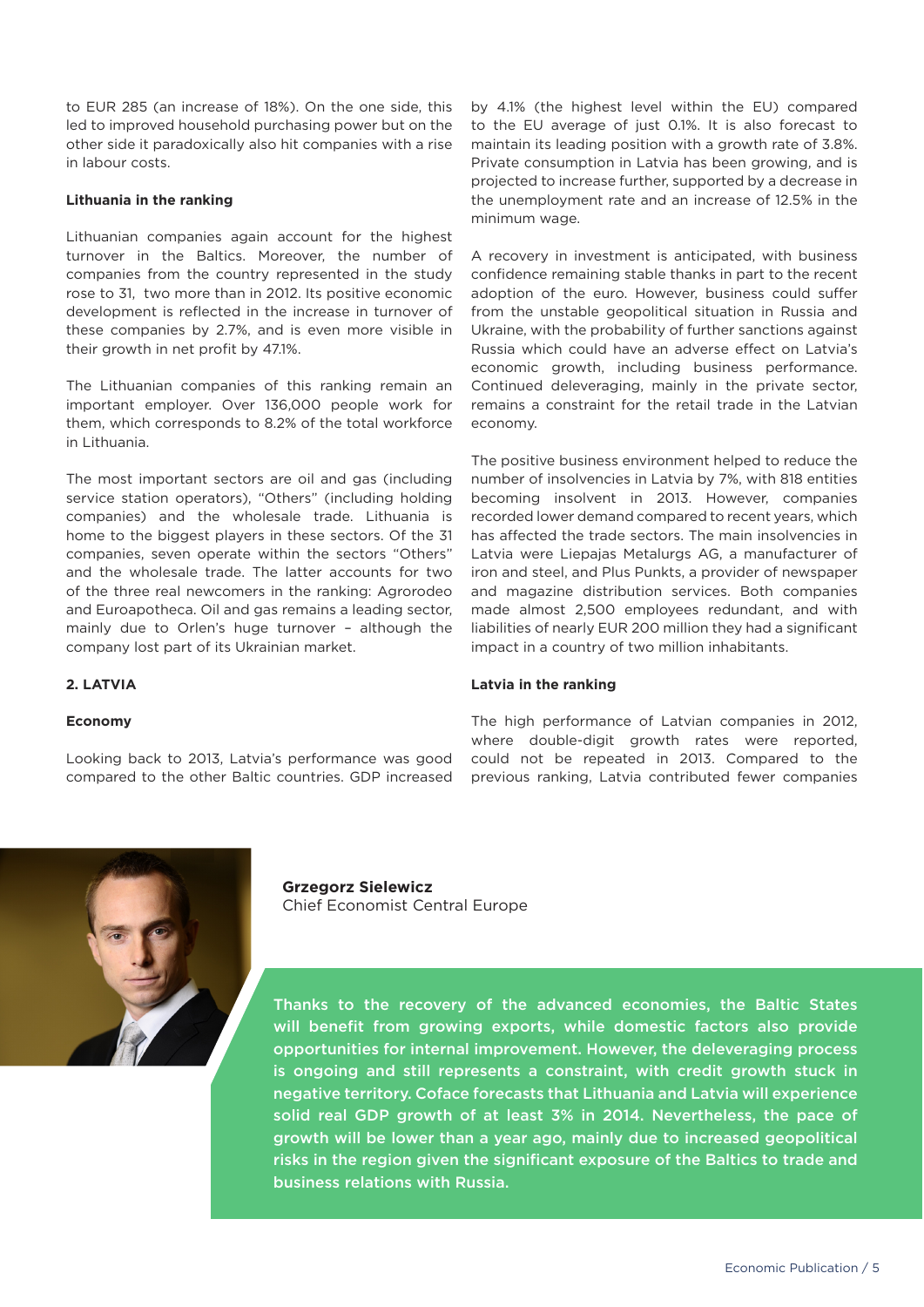(-1). In total, those eleven companies generated a turnover of EUR 6.2 billion (-2.9%) and a net profit of EUR 132.6 million (-1.9%<sup>1</sup>). Six of the remaining Latvian companies reported a decline in turnover. For five of them, this led to a worse position in the ranking. Only two Latvian top players moved up.

Although the turnover of energy supplier Latvenergo rose by 1%, it owes its move up the ranking to the huge fall in turnover of the Lithuanian Koncernas Achemos Grupe (-26.6%). The retailer Maxima Latvija gained four places (from 16<sup>th</sup> position to 12<sup>th</sup>) through its own efforts: its turnover rose by 7.9% to EUR 691.3 million.

The sectors with the biggest slump in turnover were wholesale (-9.2%) and transport (-4.8%). Uralchem Trading, a wholesaler of mineral fertilizers with production facilities in Russia, remains the company with the highest turnover in Latvia (EUR 1.1 billion), although it had to face a decline in both turnover (-7.8%) and net profit (-30.6%). The highest decrease in turnover by a Latvian company was reported by Elko Grupa, an IT product wholesaler (-11.7%), down four places to 14. LDZ Cargo, a subsidiary of Latvian Railways, provides freight transportation by rail and fell nine places in 2013. Its turnover declined by 8.7%, while net profits more than halved.

# **3. ESTONIA**

# **Economy**

Estonia's real GDP growth rate in 2014 will not be as impressive as that of the other Baltic states. However, unlike theirs it will increase – from 0.8% in 2013 to 2.2% in 2014. The geographical structure of its external trade is not as much based on trade with Russia (which still accounts for 12%), but focuses mainly on Finland (16%) and Sweden (15%). This helps to diversify the external contribution to economic growth, especially given the current geopolitical risks.

In 2013, Estonia also benefited from rising domestic demand supported by a decreasing unemployment rate, which has settled at below 8% in the last few months. Private consumption will be boosted by wage rises, which, however, result from a lack of skilled labour. This is in turn due to the population of working age decreasing more rapidly than the population as a whole.

Nevertheless, Estonia remains dependent on external demand, as exports account for around 70% of total industrial output. This country, which is one of the birthplaces of Skype, has recognised expertise in IT services and in the manufacturing of components and computers, which will continue to perform well in 2014.



As well as this, Estonia is a net exporter of electricity thanks to its oil shale reserves. It possesses 17% of European reserves and is the world's largest consumer (80% of world extractions).

## **Estonia in the ranking**

Estonia is represented by eight top companies this year, which is one less than the previous year. The country therefore remains number 3 in the country ranking. The Estonian top players generated a turnover of EUR 4.1 billion in 2013 (+11.4%). Net profits rose by 17.9% to EUR 127 million. Contrary to the other Baltic states, Estonian top companies released staff in 2013 (-2.4%). Nevertheless, the country still has the lowest unemployment rate in the region.

The top companies in Estonia operate in the following sectors: retail (3), oil and gas (2), energy supply (2) and telecommunications (1). The biggest player on the Estonian market is still Swedish-based Ericsson Eesti, which held 5<sup>th</sup> position. Whereas two Estonian companies moved up the listing, five dropped down. The highest increase in turnover by an Estonian company was reported by Eesti Energia Narva Elektrijaamad, the largest producer of electrical energy in Estonia. Its turnover rose by 35.9% to EUR 486.1 million, and as a result the energy supplier jumped twelve positions in the listing.

Retailers profited from the rising demand caused by wage increases. The biggest move up the ranking was achieved by Maxima Eesti. The Dutch retail chain operates in all of the Baltic countries, but its Estonian subsidiary reported the highest growth in turnover (+13.2%). Four new Maxima XX stores were opened over the past two years in the country.

<sup>1</sup> The net profit of Rimi Latvia was not available for 2013. The change in net profits was calculated without the figures for the company in 2012 and 2013 to make it comparable.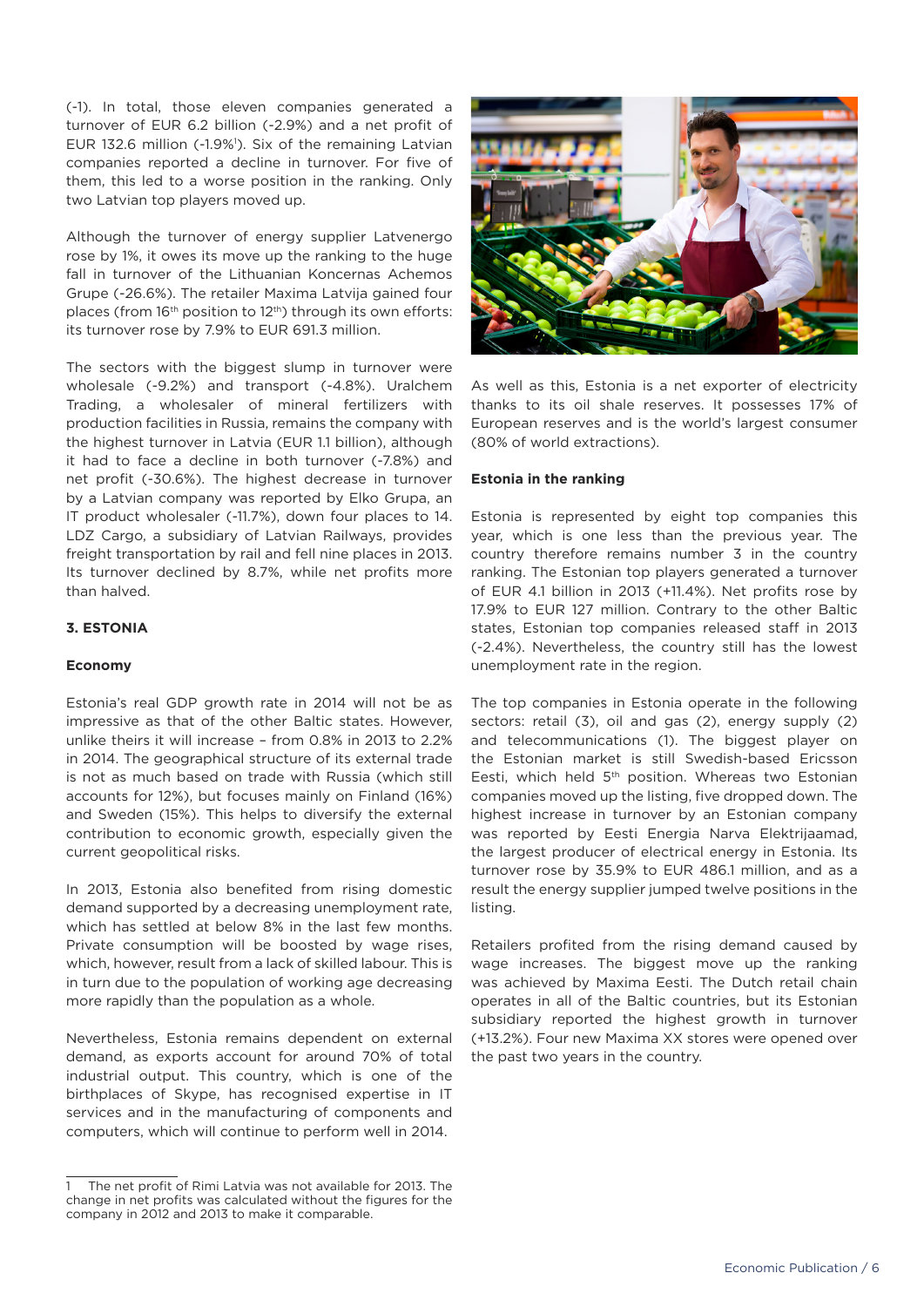# BALTIC TOP 50 - SECTOR ANALYSIS

Table 3 shows which sectors contribute most of the Coface Top 50 companies in the Baltics. Ranked by turnover and number of companies, the oil and gas sector (including service station operators) remains the largest. It is followed by the sector "Others" (including holding companies). Although the wholesale sector contributes as many companies as the oil and gas sector, it only ranks number 3 when it comes to turnover. Most of the movers up the listing were wholesalers (5) followed by energy suppliers (4).

# **THE TOP 3 SECTORS**

#### **Oil and gas**

Nine oil and gas companies (including service station operators) generated a turnover of EUR 9.8 billion (-1.5%). Profits fell sharply by 95.2%.

The biggest decrease in profits was reported by the number 1 in this ranking: Low margins – mainly due to the shale gas and oil revolution – and the political instability in Ukraine which led to a partial loss of this market at the end of the year, made 2013 very difficult for Orlen Lietuva and it reported a net loss of EUR 71 million. The other companies in this sector faced similar challenges last year. Only three increased their turnover, while four achieved an increase in profits.

Oil and gas companies also had the highest redundancy rates in 2013: Staff figures decreased by 8% to 6,991. The trend from 2012 is therefore continuing.

# **TABLE 3:**

## **Coface Baltic Top 50** – **Top 5 sectors 2013**

|               | Top 50<br><b>Turnover</b><br>(EUR millions) | <b>Number of</b><br>companies |
|---------------|---------------------------------------------|-------------------------------|
| Oil & Gas     | 9,792                                       | 9                             |
| Others        | 7,799                                       |                               |
| Wholesale     | 4,941                                       | 9                             |
| Retail        | 4,822                                       | 8                             |
| Energy supply | 4,051                                       |                               |

Sources: Coface, financial reports.

#### **Others**

The second highest turnover was generated by the sector "Others" which includes mainly holding companies. Companies in this sector earned EUR 7.8 billion in 2013 and seven of them are present in the listing. This sector was among the best performing ones in 2013. Turnover rose by 3.1%, while net profit rose significantly from EUR 201.4 million to EUR 245.5 million (+21.9%).

#### **GRAPH 3:**

**Coface Baltic Top 50** – **Turnover per sector 2013**



The top companies increased their staffing levels compared to 2012 (+4.2%). With a total work force of 84,612 employees, holding companies remain the largest employers in the Baltics.

The highest-ranked company is Vilniaus Prekyba, a holding company that controls and manages chains of retail stores and pharmacies in the Baltic States, Poland and Bulgaria. It is the number 2 in this ranking. Only Lithuanian companies are represented in this sector.

#### **Wholesale**

The sector with the third highest turnover (EUR 4.9 billion) is wholesale. It shares first position with oil and gas when ranked by the number of companies (9). Although the turnover of this sector rose by 7%, profits fell to EUR 77.6 million (-30.9%). Employment again increased by 10.5%.

Unsurprisingly, Lithuania is home to almost all of the companies in this sector (seven out of nine). The top performers are Linas Agro Group and Agrorodeo, both of which trade in agricultural products and increased their turnover by over 50%. A record crop harvest in 2012 significantly improved the sales and profits of agricultural traders in the period 2012–2013 which is also reflected in the results of companies operating in this field.

## Sources

national central banks, and the financial reports of the respective companie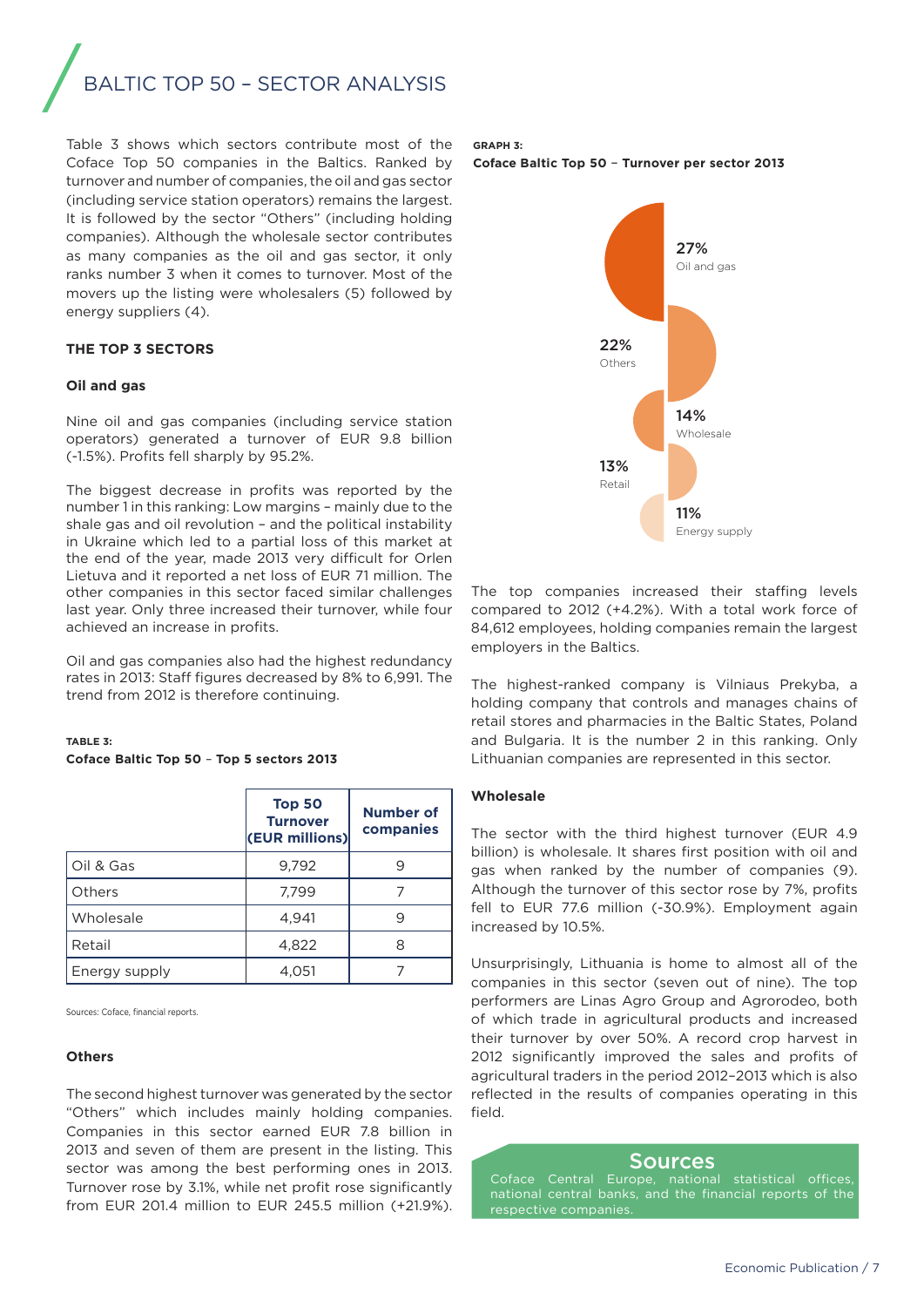

# /COFACE – OUR SERVICES IN CENTRAL EUROPE

# **The Coface Group**

Coface is a trade risk expert and a worldwide leader in credit insurance. It assists companies – regardless of their business sector, size or country – as they grow within their own country and those to which they export. The Group's strength is based on close to 70 years of experience, highly-experienced employees and a powerful international network which is able to market its services wherever our customers are.

Each quarter, Coface publishes its country risk assessments for 157 countries.

#### **Coface – a pioneer in CEE**

Coface covers seven regions worldwide. The headquarters for the Central European region are based in Vienna. With its twelve branches, Coface employs over 700 people in the region to cover the increasing demand of these fast growing markets. Its mix of local management and market knowledge and its network of expertise in risk management are unique in Central Europe. This allows a broad-based range of services covering credit insurance, business information and collection services that makes Coface the risk management partner with the most extensive know-how in the region.

# Our offer

# Credit Insurance: to control your risk

Whether SMEs or major corporate groups, Coface is there by their side the world over. In which role? That of an adviser and guide - supporting them and securing their transactions by protecting them against the risk of their clients defaulting. For our clients, choosing Coface means lining up the odds on their side for taking the right decisions and optimising their chances of success by protecting against the financial risks inherent in their business as early as possible.

# Business Information: take acceptable risks

Non-payment risk prevention begins with gathering relevant and up-to-date information on buyers and their environment. The analysis of this information helps with decision-making. Our business information services offer a wide range of products.

# Debt Collection: limit your losses

Debt collection is an essential facet of the risk management that Coface offers its clients. This activity requires a high level of legal expertise and a global talent network, which Coface possesses through its own resources as well as those of its "Coface Partner" network.

Our clients have access to our debt collection services for both their insured and uninsured invoices.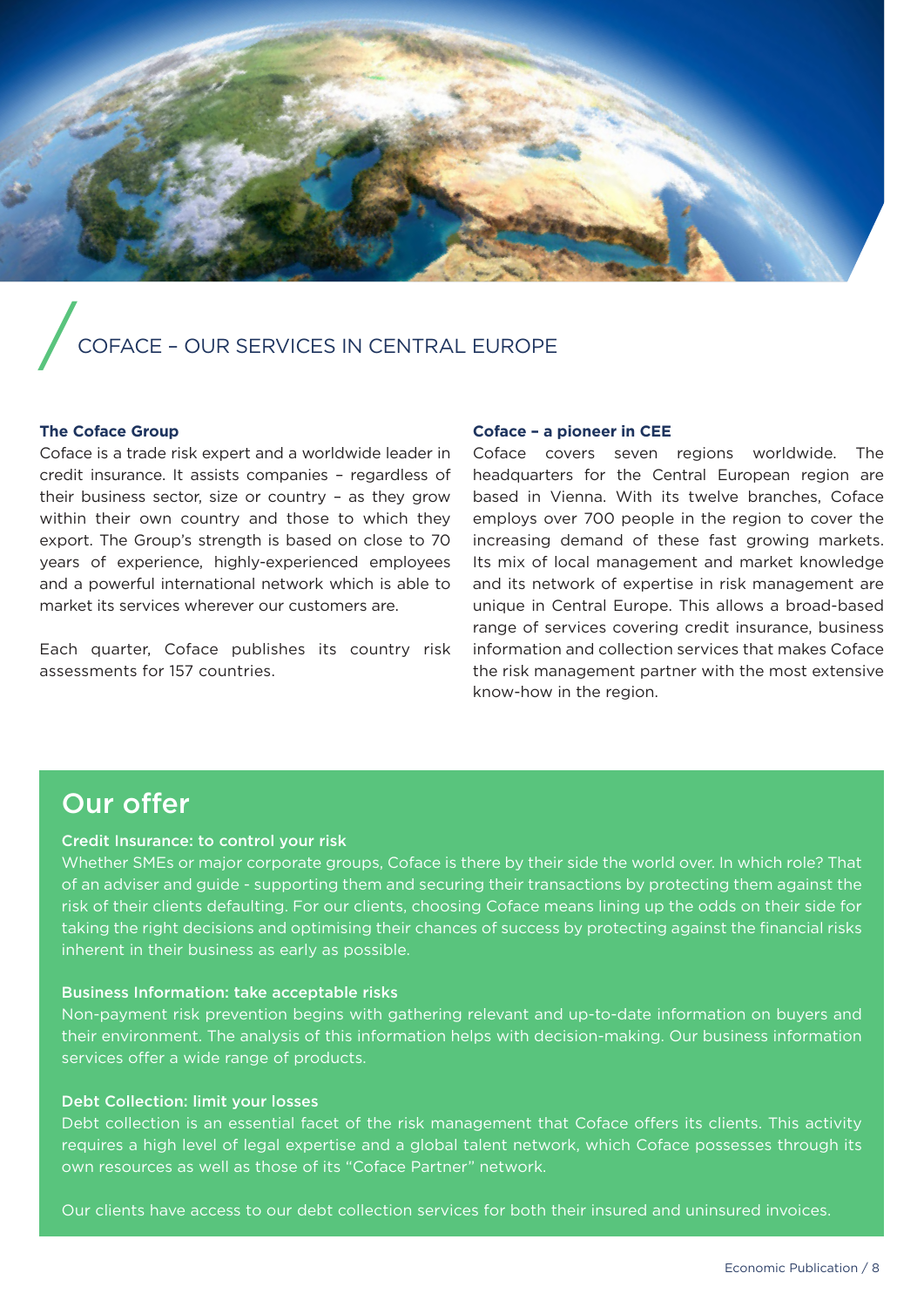

#### Coface Austria & Coface Central Europe

Stubenring 24 - 1010 Vienna T. +43 (1) 515 54-0 - F. +43 (1) 512 44 15 www.coface.at

Coface Albania serviced by Coface Croatia

Avenija Dubrovnik 46/III - 10 000 Zagreb T. +385 (1) 469 75 00 - F. +385 (1) 469 75 35 www.coface.hr

#### Coface Belarus

serviced by Coface Russia

1st Tverskaya-Yamskaya str., 23, bld. 1 - 125047 Moscow T. +7 (495) 785 57 10 - F. +7 (495) 785 76 24 www.coface.ru

#### Coface Bosnia & Herzegovina

serviced by Coface Croatia

Avenija Dubrovnik 46/III - 10 000 Zagreb T. +385 (1) 469 75 00 - F. +385 (1) 469 75 35 www.coface.hr

#### Coface Bulgaria

42 Petar Parchevich str. - 1000 Sofia T. +359 (2) 920 7125 - F. +359 (2) 9207150 www.coface.bg

#### Coface Croatia

Avenija Dubrovnik 46/III - 10 000 Zagreb T. +385 (1) 469 75 00 - F. +385 (1) 469 75 35 www.coface.hr

#### Coface Czech

I.P. Pavlova 5 - 120 00 Prague T. +420 246 85 411 - F. +420 246 085 429 www.coface.cz

Coface Estonia serviced by Coface Latvia

Berzaunes 11a - 1039 Riga T. +371 (6) 732 34 60 - F. +371 (6) 782 03 80 www.coface.lv

### Coface Hungary

Tüzoltó utca 57 - 1094 Budapest T. +36 (1) 299 20 70 - F. +36 (1) 887 03 25 www.coface.hu

#### Coface Latvia

Berzaunes 11a - 1039 Riga T. +371 (6) 732 34 60 - F. +371 (6) 782 03 80 www.coface.lv

#### Coface Lithuania

Vilniaus str. 23 - 01402 Vilnius T. +370 (5) 279 17 27 - F. +370 (5) 279 17 54 www.coface.lt

Coface Macedonia serviced by Coface Croatia

Avenija Dubrovnik 46/III - 10 000 Zagreb T. +385 (1) 469 75 00 - F. +385 (1) 469 75 35 www.coface.hr

#### Coface Moldova

serviced by Coface Romania

Calea Floreasca 39 - Et. 2-4 - Sector 1 - 014453 Bucharest T. +40 (21) 231 60 20 - F. +40 (21) 231 60 22 www.coface.ro

#### Coface Montenegro

serviced by Coface Serbia

Bulevar Oslobodjenja 111 - 11000 Belgrade T. +381 (11) 397 60 51 - F. +381 (11) 397 09 75 www.coface.rs

# Coface Poland

Al. Jerozolimskie 136 - 02 305 Warsaw T. +48 (22) 465 00 00 - F. +48 (22) 465 00 55 www.coface.pl

#### Coface Romania

Calea Floreasca 39 - Et. 2-3 - Sector 1 - 014453 Bucharest T. +40 (21) 231 60 20 - F. +40 (21) 231 60 22 www.coface.ro

#### Coface Serbia

Bulevar Oslobodjenja 111 - 11000 Belgrade T. +381 (11) 397 60 51 - F. +381 (11) 397 09 75 www.coface.rs

#### Coface Slovakia

Soltésovej 14 - 81108 Bratislava T. +421 (2) 6720 1611 - F. +421 (2) 6241 0359 www.coface.sk

#### Coface Slovenia

Slovenceva 22 - 1000 Ljubljana T. +386 (1) 425 90 65 - F. +386 (1) 425 91 30 www.coface.si

#### Coface Ukraine

Borisa Gmiri str., 4, of. 10 - 02140 Kiev T. +380 (44) 585 31 60 - F. +380 (44) 585 31 60 www.coface.ua